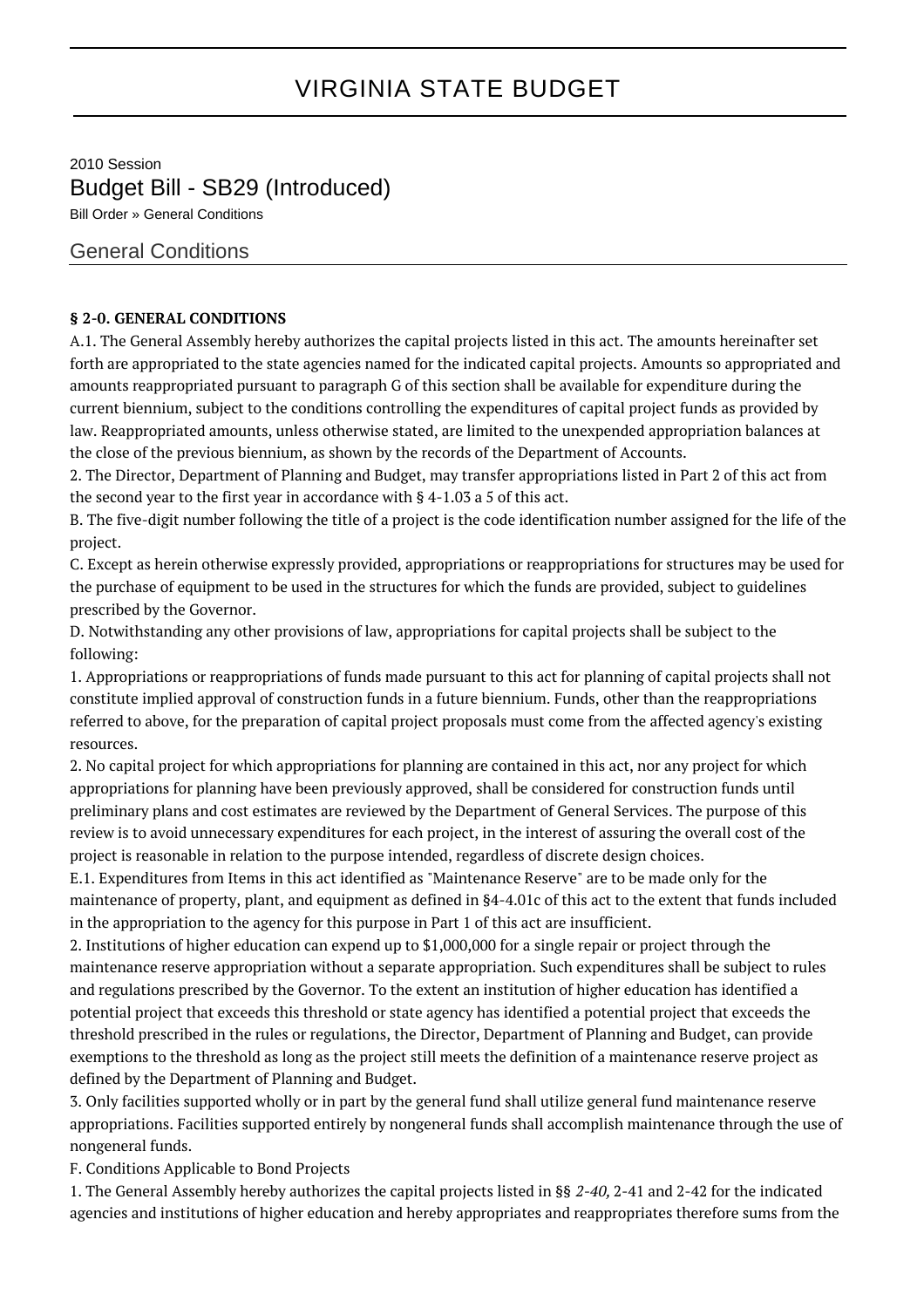sources and in the amount indicated. The issuance of bonds in a principal amount plus amounts needed to fund issuance costs, reserve funds, and other financing expenses, including capitalized interest for any project listed in §§ 2-40, 2-41and 2-42 is hereby authorized.

2. The issuance of bonds for any project listed in § 2-41 is to be separately authorized pursuant to Article X, Section 9 (c), Constitution of Virginia.

3. The issuance of bonds for any project listed in Item C-179 or C-180 shall be authorized pursuant to § [23-19,](http://law.lis.virginia.gov/vacode/23-19/) Code of Virginia.

4. In the event that the cost of any capital project listed in §§ 2-41 and 2-42 shall exceed the amount appropriated therefore, the Director, Department of Planning and Budget, is hereby authorized, upon request of the affected institution, to approve an increase in appropriation authority of not more than ten percent of the amount designated in §§ 2-41and 2-42 for such project, from any available nongeneral fund revenues, provided that such increase shall not constitute an increase in debt issuance authorization for such capital project. Furthermore, the Director, Department of Planning and Budget, is hereby authorized to approve the expenditure of all interest earnings derived from the investment of bond proceeds in addition to the amount designated in §§ 2-41 and 2-42 for such capital project.

5. The interest on bonds to be issued for these projects may be subject to inclusion in gross income for federal income tax purposes.

6. Inclusion of a project in this act does not imply a commitment of state funds for temporary construction financing. In the absence of such commitment, the institution may be responsible for securing short-term financing and covering the costs from other sources of funds.

7. In the event that the Treasury Board determines not to finance all or any portion of any project listed in Item C-179 of § 2-41 of this act with the issuance of bonds pursuant to Article X, Section 9 (c), Constitution of Virginia, and notwithstanding any provision of law to the contrary, this act shall constitute the approval of the General Assembly to finance all or such portion of any project listed in Item C-180 under the authorization of § 2-42 of this act.

8. The General Assembly further declares and directs that, notwithstanding any other provision of law to the contrary, 50 percent of the proceeds from the sale of surplus real property pursuant to § [2.2-1147](http://law.lis.virginia.gov/vacode/2.2-1147/) et seq., Code of Virginia, which pertain to the general fund, and which were under the control of an institution of higher education prior to the sale, shall be deposited in a special fund set up on the books of the Comptroller, which shall be known as the Higher Education Capital Projects Fund. Such sums shall be held in reserve, and may be used, upon appropriation, to pay debt service on bonds for the 21st Century College Program as authorized in Item C-7.10 of Chapter 924 of the Acts of Assembly of 1997.

G. There is hereby reappropriated:

1. The appropriations unexpended at the close of the previous biennium in the appropriations and

reappropriations in Items C-325 through C-325.10 made by Chapter 847, Acts of Assembly of 2007, and 2. The appropriations unexpended at the close of the previous biennium of any amount transferred from Items C-325 through C-326.10 to any capital project established by authority of the Governor which conforms to the conditions in paragraph H below.

H. Upon certification by the Director, Department of Planning and Budget, there is hereby reappropriated the appropriations unexpended at the close of the previous biennium for all authorized capital projects which meet any of the following conditions:

1. Construction is in progress.

2. Equipment purchases have been authorized by the Governor but not received.

3. Plans and specifications have been authorized by the Governor but not completed.

4. Obligations were outstanding at the end of the previous biennium.

I. The Department of Planning and Budget is hereby authorized to administratively appropriate any nongeneral fund component of any capital project authorized in Chapters 859/827 (2002), Chapters 884/854 (2002), or Chapters 887/855 (2002).

J. Alternative Financing

1. Any agency or institution of the Commonwealth that would construct, purchase, lease, or exchange a capital asset by means of an alternative financing mechanism, such as the Public Private Education Infrastructure Act, or similar statutory authority, shall provide a report to the Governor and the Chairmen of the Senate Finance and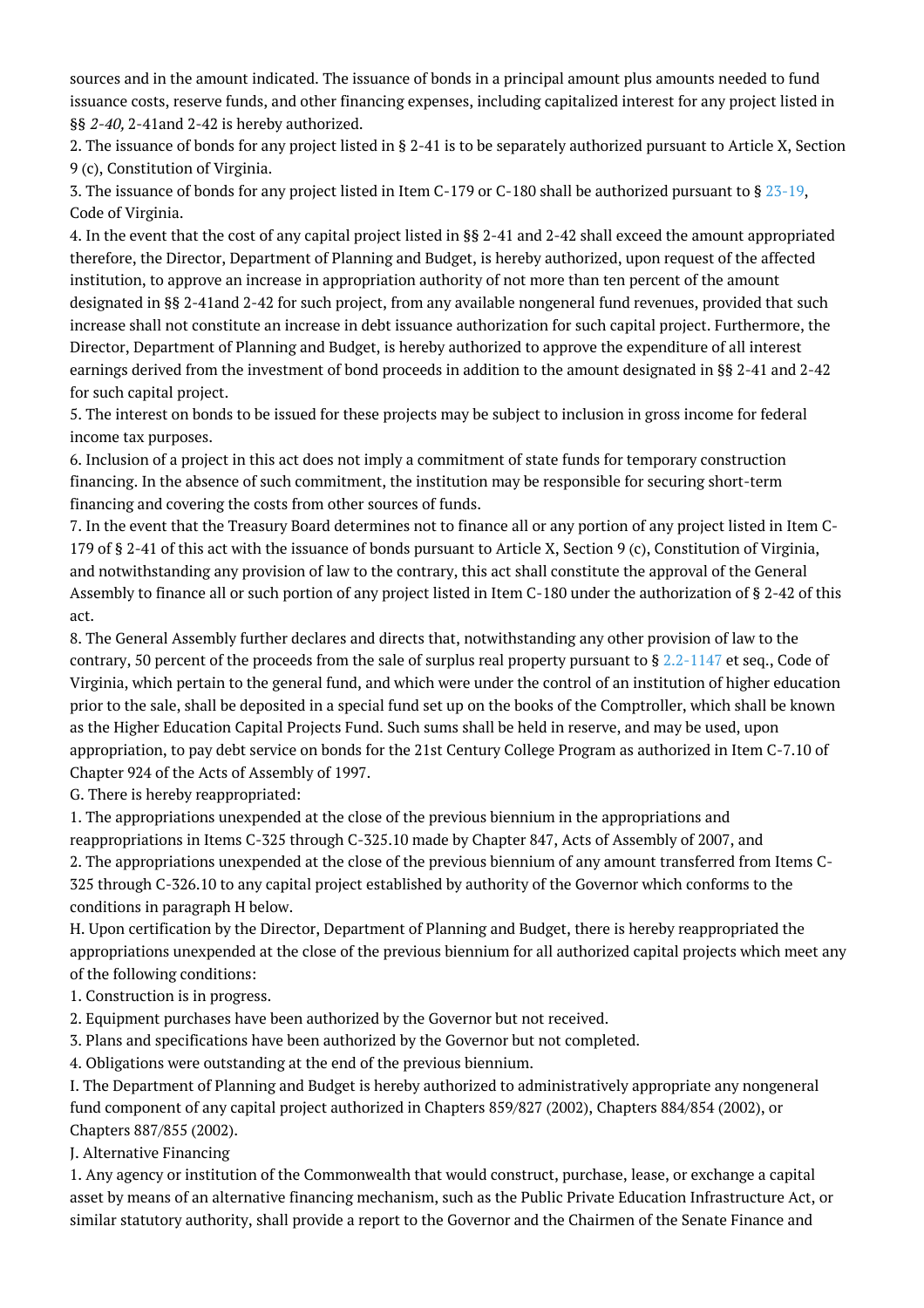House Appropriations Committees no less than 30 days prior to entering into such alternative financing agreement. This report shall provide:

a. a description of the purpose to be achieved by the proposal;

b. a description of the financing options available, including the alternative financing, which will delineate the revenue streams or client populations pledged or encumbered by the alternative financing;

c. an analysis of the alternatives clearly setting out the advantages and disadvantages of each for the Commonwealth;

d. an analysis of the alternatives clearly setting out the advantages and disadvantages of each for the clients of the agency or institution; and

e. a recommendation and planned course of action based on this analysis.

K. Conditions Applicable to Alternative Financing

1. The following individuals, and members of their immediate family, may not engage in an alternative financing arrangement with any agency or institution of the Commonwealth, where the potential for financial gain, or other factors may cause a conflict of interest:

a. A member of the agency or institution's governing body;

b. Any elected or appointed official of the Commonwealth or its agencies and institutions who has, or reasonably can be assumed to have, a direct influence on the approval of the alternative financing arrangement; or c. Any elected or appointed official of a participating political subdivision, or authority who has, or reasonably can be assumed to have, a direct influence on the approval of the alternative financing arrangement.

L. The budget bill submitted by the Governor shall include a synopsis of previous appropriations for capital projects from the General Assembly and authorizations by the Governor for such projects.

M. Appropriations contained in this act for capital project planning shall be used as specified for each capital project and construction funding for the project shall be considered by the General Assembly after determining that (1) project cost is reasonable; (2) the project remains a highly-ranked capital priority for the Commonwealth; and (3) the project is fully justified from a space and programmatic perspective.

N. Any capital project that has received a supplemental appropriation due to cost overruns must be completed within the revised budget provided. If a project requires an additional supplement, the Governor should also consider reduction in project scope or cancelling the project before requesting additional appropriations. Agencies and institutions with nongeneral funds may bear the costs of additional overruns from nongeneral funds.

O. The Governor shall consider the project life cycle cost that provides the best long-term benefit to the Commonwealth when conducting capital project reviews, design and construction decisions, and project scope changes.

P. The Governor shall provide the Chairmen of the Senate Finance and House Appropriations Committees an opportunity to review the six year capital improvement plan prior to the beginning of each new biennial budget cycle.

Q. On or before June 30, 2009, the State Comptroller shall revert the following amounts from the agency, fund code, and project code listed.

| <b>Agency Name/Project Title</b>         | Fund | <b>Project Code</b> | Amount      |
|------------------------------------------|------|---------------------|-------------|
| Radford University                       |      |                     |             |
| Renovate Porterfield Hall                | 0100 | 16618               | \$467,600   |
| Renovate Porterfield Hall                | 0817 | 16618               | \$1,378,000 |
| Renovate Whitt Hall                      | 0100 | 17332               | \$4,545,000 |
| Renovate Powell Hall                     | 0100 | 17333               | \$5,948,000 |
| Department of Corrections                |      |                     |             |
| <b>Construct Charlotte County Prison</b> | 0965 | 17729               | \$7,000,000 |
| Department of Mental Health, Mental      |      |                     |             |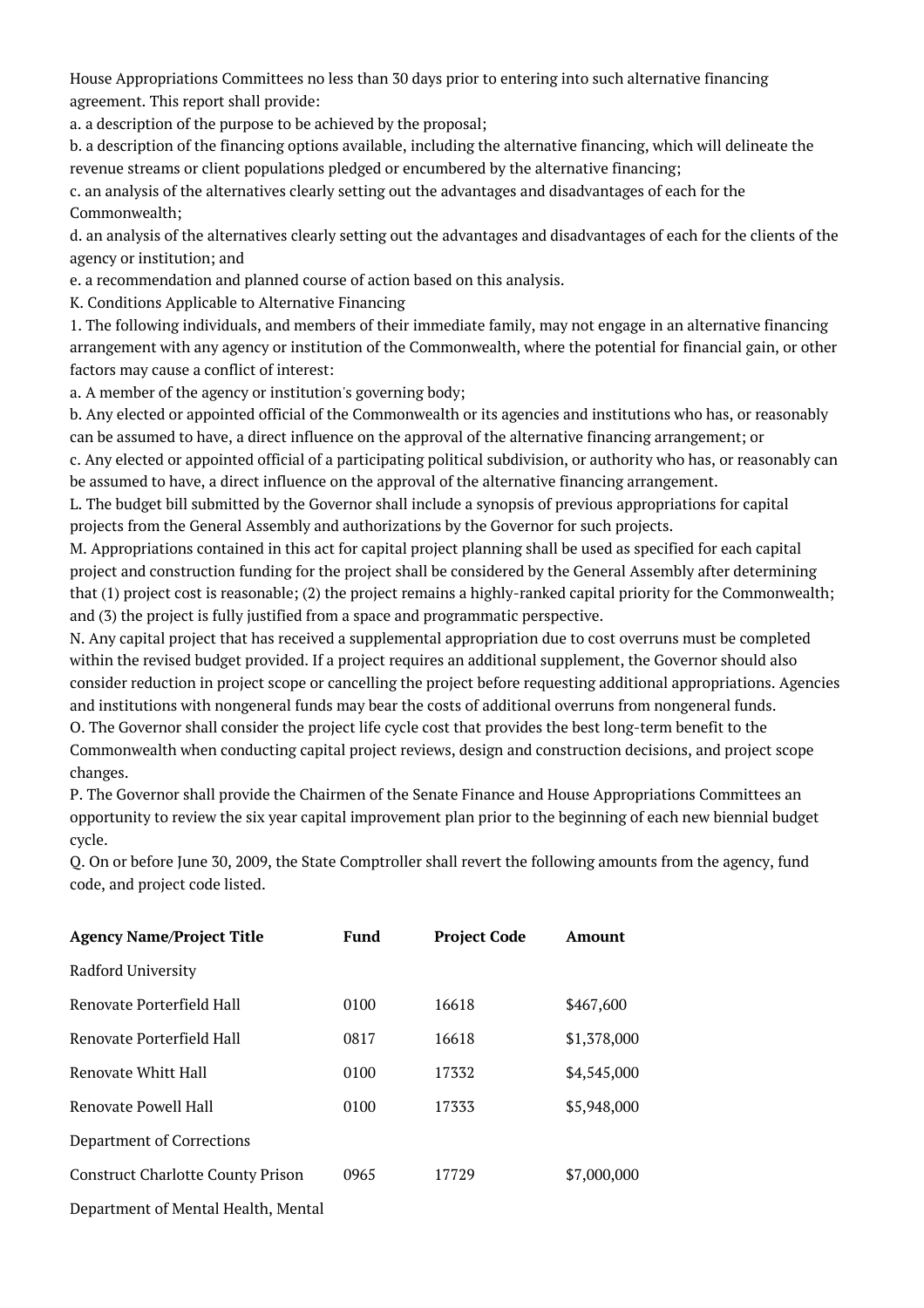Retardation and Substance Abuse Services Plan Community Housing 0965 17733 \$233,000 Plan Community Housing 0965 17774 \$250,000 Central Capital Unallocated Planning Funds 0965 17777 \$3,475,150

Planning Projects Listed Below \$16,650,000

| Agency Code    | Project Gode | Fund Code |
|----------------|--------------|-----------|
| <del>146</del> | 17645        | 0965      |
| 204            | 17650        | 0965      |
| 204            | 17652        | 0965      |
| 207            | 17654        | 0965      |
| 207            | 17655        | 0965      |
| 208            | 17657        | 0965      |
| 208            | 17658        | 0965      |
| 208            | 17662        | 0965      |
| 211            | 17664        | 0965      |
| 212            | 17665        | 0965      |
| 213            | 17627        | 0965      |
| 213            | 17667        | 0965      |
| 214            | 17668        | 0965      |
| 215            | 17671        | 0965      |
| 216            | 17674        | 0965      |
| 216            | 17675        | 0965      |
| 217            | 17619        | 0965      |
| 221            | 17678        | 0965      |
| 229            | 17681        | 0965      |
| 236            | 17682        | 0965      |
| 242            | 17690        | 0965      |
| 242            | 17691        | 0965      |
| 247            | 17695        | 0965      |
| 247            | 17697        | 0965      |
| 260            | 17705        | 0965      |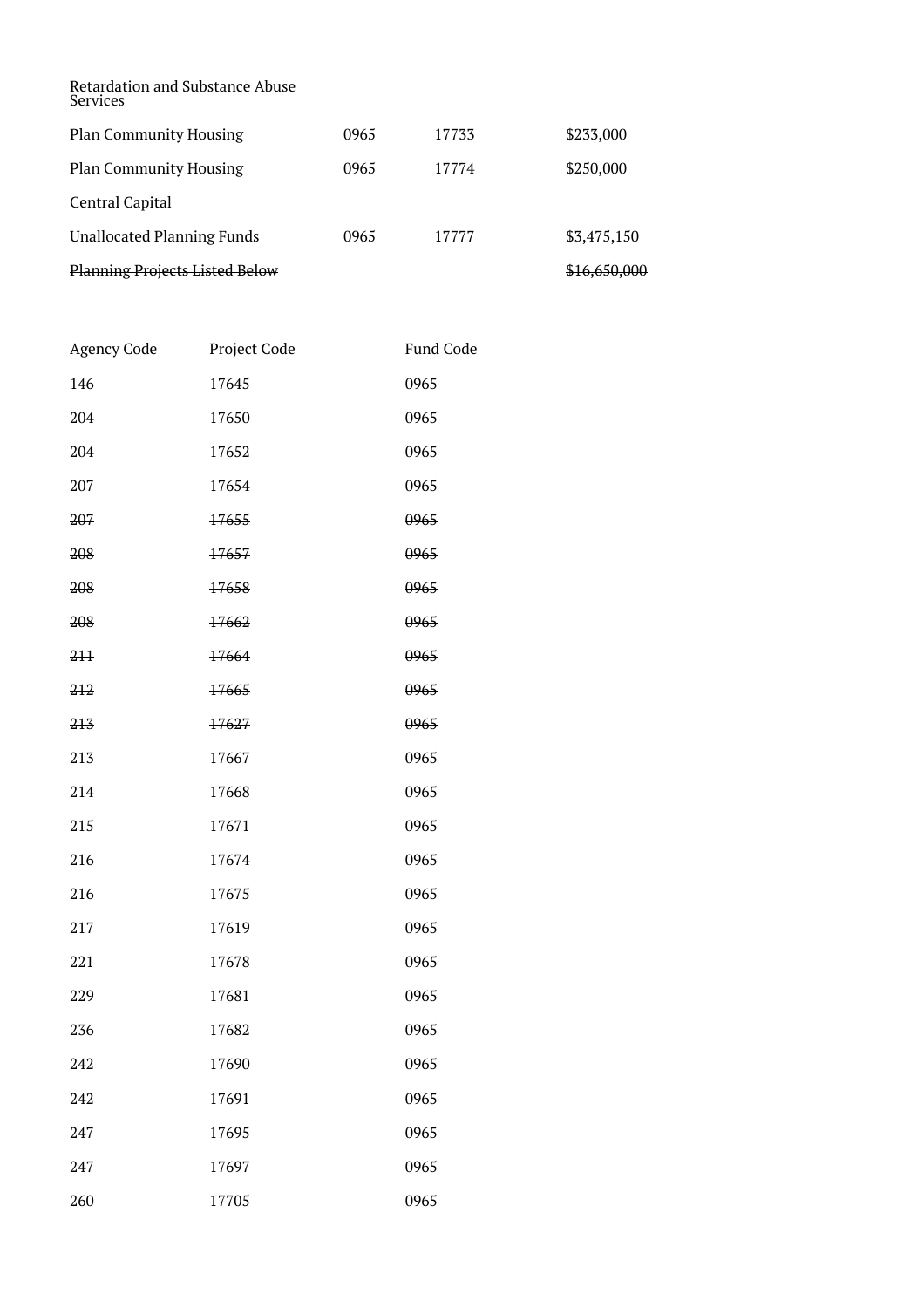| 260 | 17711            | <del>0965</del> |
|-----|------------------|-----------------|
| 260 | 17750            | <del>0965</del> |
| 425 | <del>17626</del> | <del>0965</del> |
| 777 | 17727            | <del>0965</del> |
| 799 | 17728            | <del>0965</del> |
| 799 | 17729            | <del>0965</del> |

R. Notwithstanding any requirement to the contrary, any building, fixture, or structure to be placed, erected or constructed on, or removed, or demolished from the property of the Commonwealth of Virginia, Department of Corrections, shall not be subject to review and approval of the Art and Architectural Review Board as contemplated in Code of Virginia §  $2.2-2402$ , et. seq. In the event the Department seeks to construct a non-institutional type building not associated with the daily operation of a correctional facility such as a Probation & Parole District Office or Regional Office, the Department shall submit plans for Art and Architectural Review Board review and approval.

S. On or before August 30, 2008, the State Comptroller shall revert to the general fund an amount estimated at \$55,000,000 from the following capital projects listed in the table below by agency, fund code, and project code; provided however, that the Director, Department of Planning and Budget, may direct the restoration of any portion of the reverted amount if the director shall subsequently verify an unpaid obligation cannot be paid as a result of this reversion:

| Agency Code | Project Code | <b>Fund Code</b> |
|-------------|--------------|------------------|
| 194         | 17091        | 0100             |
| 194         | 17490        | 0100             |
| 199         | 16937        | 0100             |
| 204         | 17189        | 0100             |
| 208         | 16713        | 0100             |
| 208         | 16792        | 0100             |
| 208         | 16793        | 0100             |
| 208         | 17424        | 0100             |
| 208         | 17494        | 0100             |
| 211         | 17119        | 0100             |
| 212         | 16798        | 0100             |
| 212         | 17306        | 0100             |
| 214         | 16301        | 0100             |
| 214         | 16802        | 0100             |
| 214         | 17017        | 0100             |
| 214         | 17317        | 0100             |
| 214         | 17323        | 0100             |
| 215         | 17325        | 0100             |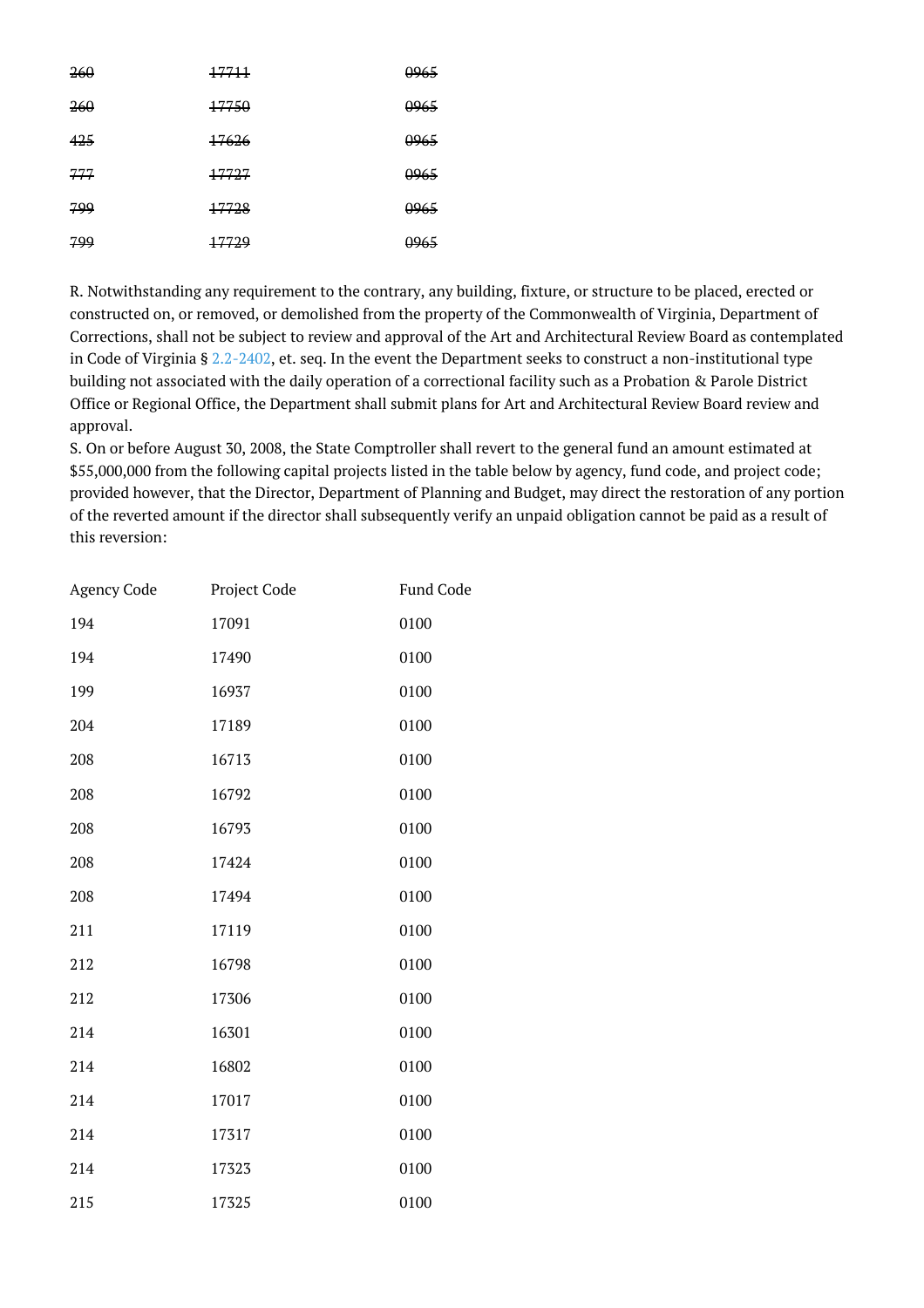| 216 | 16808 | 0100 |
|-----|-------|------|
| 216 | 16809 | 0100 |
| 217 | 16813 | 0100 |
| 221 | 17339 | 0100 |
| 236 | 16403 | 0100 |
| 236 | 16825 | 0100 |
| 236 | 17452 | 0100 |
| 242 | 16774 | 0100 |
| 246 | 17362 | 0100 |
| 246 | 17451 | 0100 |
| 260 | 16178 | 0100 |
| 260 | 16501 | 0100 |
| 260 | 16614 | 0100 |
| 260 | 16718 | 0100 |
| 260 | 16837 | 0100 |
| 260 | 16841 | 0100 |
| 260 | 16850 | 0100 |
| 268 | 17489 | 0100 |
| 425 | 17209 | 0100 |
| 702 | 17231 | 0100 |
| 720 | 17140 | 0100 |
| 777 | 17179 | 0100 |
| 799 | 16110 | 0100 |
| 799 | 16113 | 0100 |

T. On or before June 30, 2009, the State Comptroller shall revert to the general fund an amount estimated at \$15,000,000 from the following capital projects listed in the table below by agency, fund code, and project code; provided, however, that the Director, Department of Planning and Budget, may direct the restoration of any portion of the reverted amount if the Director shall subsequently verify an unpaid obligation which cannot be paid as a result of this reversion.

| <b>Agency Code</b> | Project Code | <del>Fund Code</del> |
|--------------------|--------------|----------------------|
| 494                | 14260        | 0100                 |
| 212                | 12733        | <del>0100</del>      |
| 213                | 12724        | <del>0100</del>      |
| 216                | 12718        | 0100                 |
| 247                | 12712        | <del>0100</del>      |